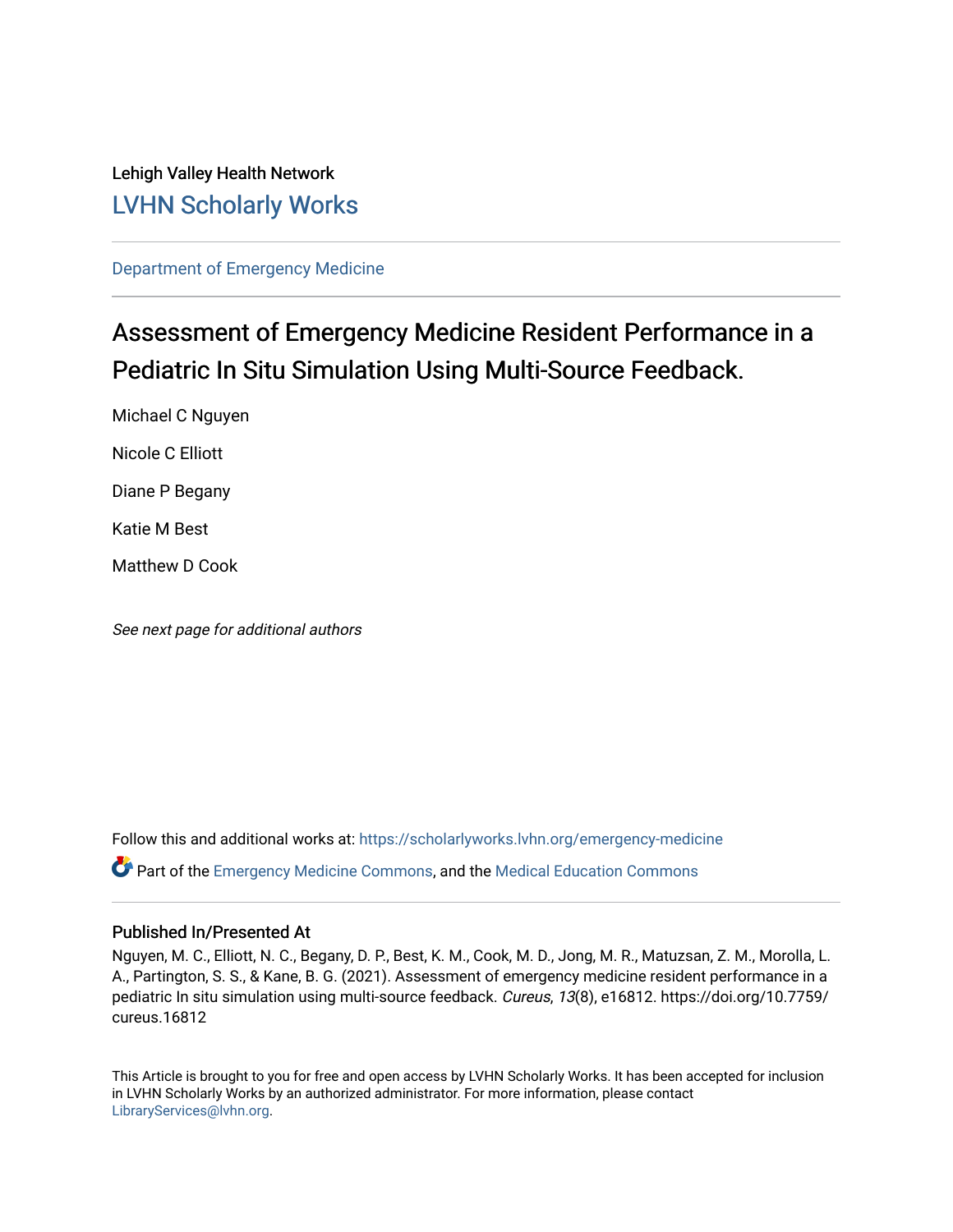## Authors

Michael C Nguyen, Nicole C Elliott, Diane P Begany, Katie M Best, Matthew D Cook, Michael R Jong, Zachary M Matuzsan, Louis A Morolla, Suzanne S Partington, and Bryan G Kane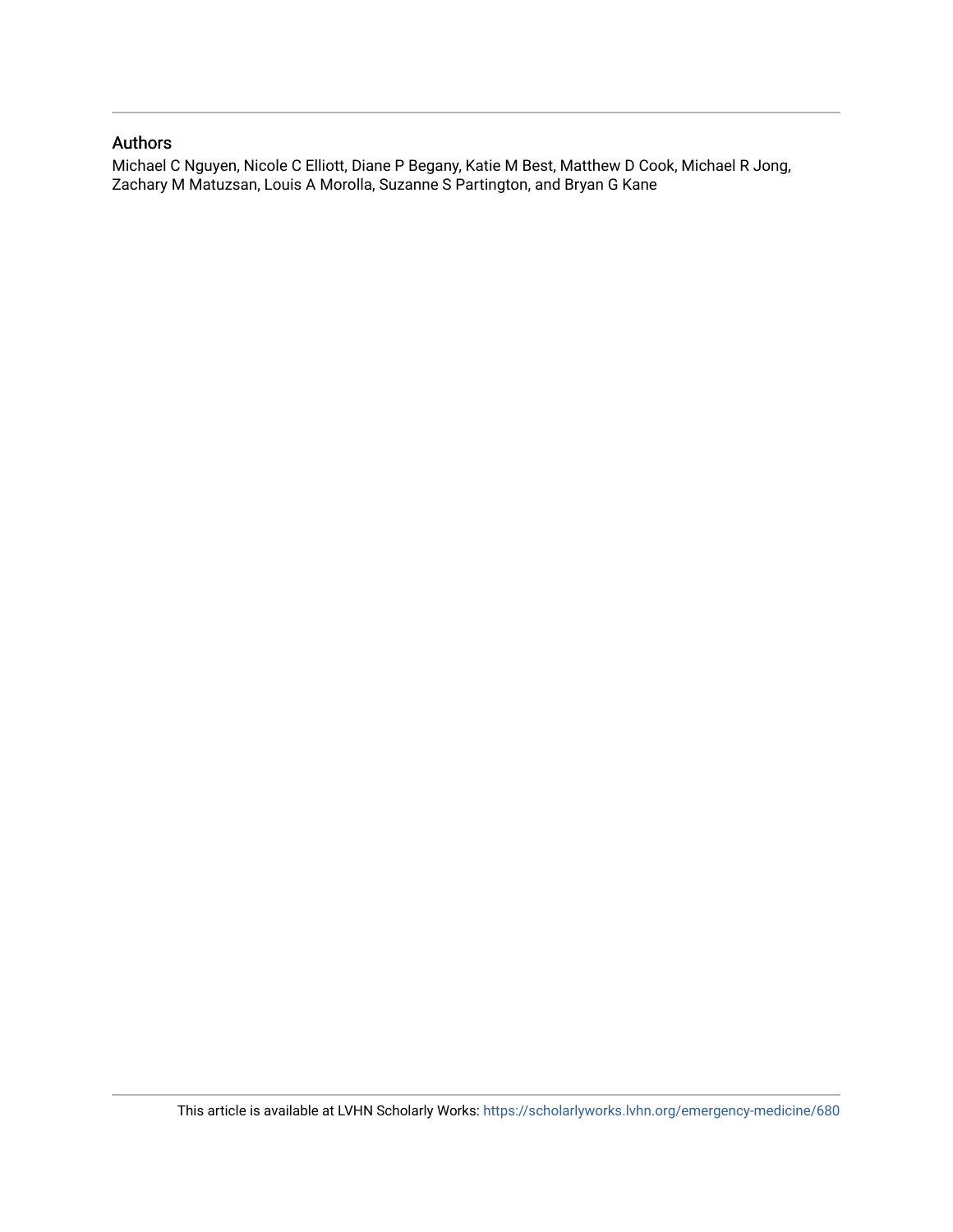# <span id="page-2-0"></span>**Assessment of Emergency Medicine Resident Performance in a Pediatric In Situ Simulation Using Multi-Source Feedback**

[Michael](https://www.cureus.com/users/247777-michael-c-nguyen) C. Nguyen  $^1$  , [Nicole](https://www.cureus.com/users/247778-nicole-elliott) C. Elliott  $^1$  , Diane P. [Begany](https://www.cureus.com/users/247780-diane-p-begany)  $^2$  , [Katie](https://www.cureus.com/users/247779-katie-best) M. Best  $^1$  , [Matthew](https://www.cureus.com/users/247781-matthew-cook) D. Cook  $^1$  , Michael R. Jong  $^1$  , Zachary M. [Matuzsan](https://www.cureus.com/users/247806-zachary-matuzsan)  $^1$  , Louis A. [Morolla](https://www.cureus.com/users/247808-louis-morolla)  $^1$  , Suzanne S. [Partington](https://www.cureus.com/users/247800-michael-r-jong)  $^1$  , [Bryan](https://www.cureus.com/users/226371-bryan-g-kane) G. Kane  $^1$ 

1. Department of Emergency and Hospital Medicine, Lehigh Valley Hospital and Health Network/University of South Florida Morsani College of Medicine, Allentown, USA 2. Department of Pediatrics, Lehigh Valley Hospital and Health Network/University of South Florida Morsani College of Medicine, Allentown, USA

**Corresponding author:** Bryan G. Kane, bryan.kane@lvhn.org

## **Abstract**

### **Introduction**

Multi-source feedback (MSF) is an evaluation method mandated by the Accreditation Council for Graduate Medical Education (ACGME). The Queen's Simulation Assessment Tool (QSAT) has been validated as being able to distinguish between resident performances in a simulation setting. The QSAT has also been demonstrated to have excellent MSF agreement when used in an adult simulation performed in a simulation lab. Using the QSAT, this study sought to determine the degree of agreement of MSF in a single pediatric (Peds) simulation case conducted in situ in a Peds emergency department (ED).

#### **Methods**

This Institutional Review Board-approved study was conducted in a four-year emergency medicine residency. A Peds resuscitation case was developed with specific behavioral anchors on the QSAT, which uses a 1-5 scale in each of five categories: Primary Assessment, Diagnostic Actions, Therapeutic Actions, Communication, and Overall Assessment. Data was gathered from six participants for each simulation. The lead resident self-evaluated and received MSF from a junior peer resident, a fixed Peds ED nurse, a random ED nurse, and two faculty (one fixed, the other from a dyad). The agreement was calculated with intraclass correlation coefficients (ICC).

#### **Results**

The simulation was performed on 35 separate days over two academic years. A total of 106 MSF participants were enrolled. Enrollees included three faculty members, 35 team leaders, 34 peers, 33 ED registered nurses (RN), and one Peds RN; 50% of the enrollees were female (n=53). Mean QSAT scores ranged from 20.7 to 23.4. A fair agreement was demonstrated via ICC; there was no statistically significant difference between sources of MSF. Removing self-evaluation led to the highest ICC. ICC for any single or grouped non-faculty source of MSF was poor.

#### **Conclusion**

Using the QSAT, the findings from this single-site cohort suggest that faculty must be included in MSF. Selfevaluation appears to be of limited value in MSF with the QSAT. The degree of MSF agreement as gathered by the QSAT was lower in this cohort than previously reported for adult simulation cases performed in the simulation lab. This may be due to either the pediatric nature of the case, the location of the simulation, or both.

**Categories:** Emergency Medicine, Medical Simulation, Pediatrics **Keywords:** multi-source feedback, pediatric, emergency medicine, assessment, simulation

# **Introduction**

Pediatric (Peds) simulation using a simulation mannequin can help to assess a learner's progress through residency training on a variety of emergency department (ED) case presentations while in a controlled, structured environment. Since its initiation, simulation has evolved in its application to include not only teaching but also to be a means for assessment. Assessment of some residency core competencies has been found to be better conducted through simulation than other traditional means [1]. The Accreditation Council for Graduate Medical Education (ACGME) requires the assessment of emergency medicine (EM) residents through a set of milestones, and simulation has been deemed an acceptable form of assessment specifically for Milestones 1-11 and 16-23 [2].

There are several different proposed tools to evaluate EM learners in the simulation environment [3-5], but

#### **How to cite this article**

Nguyen M C, Elliott N C, Begany D P, et al. (August 01, 2021) Assessment of Emergency Medicine Resident Performance in a Pediatric In Situ Simulation Using Multi-Source Feedback. Cureus 13(8): e16812. DOI 10.7759/cureus.16812

**Review began** 05/26/2021 **Review ended** 07/15/2021 **Published** 08/01/2021

#### **© Copyright** 2021

Nguyen et al. This is an open access article distributed under the terms of the Creative Commons Attribution License CC-BY 4.0., which permits unrestricted use, distribution, and reproduction in any medium, provided the original author and source are credited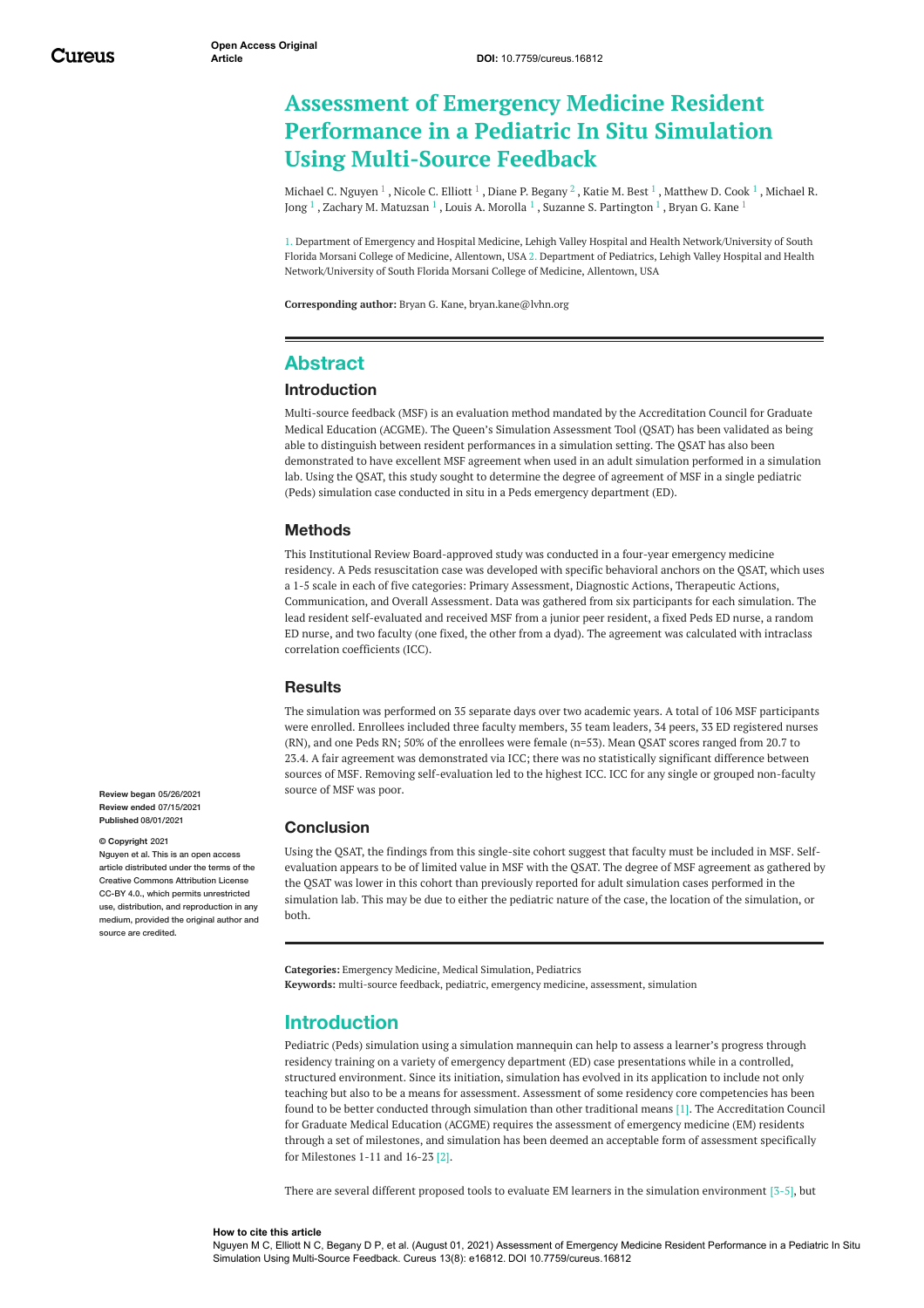few of them have been validated in multicenter studies like the Queen's Simulation Assessment Tool (QSAT) [6]. First described in 2012, the QSAT was developed via a Delphi process with the intent of being "simple and modifiable" to new simulation cases [6,7]. The QSAT measures four performance domains (initial assessment, diagnostic approach, therapeutic approach, and communication skills) in addition to providing a single global assessment [7]. These five categories are all measured on a 5-point scale [7]. The QSAT was validated for resident assessment in resuscitation cases and was able to differentiate between post-graduate year (PGY) classes by demonstrating persistently higher scores among senior residents [8]. In these studies, the QSAT was completed exclusively by EM faculty [6-8].

According to the ACGME, multi-source feedback (MSF) is a suggested method of evaluation for 10 of the 23 Milestones [2]. Data for MSF is drawn from learners being evaluated by peers, colleagues, and/or supervisors. Several studies have demonstrated adequate reliability using simulation performance checklists to generate MSF [9-11].

New research continues to be conducted regarding the use of MSF combined with simulation. Previous research using the QSAT for MSF has shown favorable outcomes with excellent inter-rater reliability (IRR) in an adult simulation case in the simulation lab [12]. However, the QSAT has not yet been studied in a Peds simulation conducted in the clinical environment (in situ). In situ simulation has been shown to have benefits over simulation in the simulation lab, which include teamwork, patient safety, cost, availability, repetition, and realistic setting [13,14]. Our study aimed to determine the concordance of rater evaluations of the QSAT when used to provide MSF to assess EM resident performance in a single, standardized, in situ Peds simulation resuscitation case performed within a children's ED.

# **Materials And Methods**

This prospective study was an a priori planned extension of a two-part study. Part one of the Institutional Review Board (IRB) protocol entailed the simulation of an adult toxic ingestion case conducted in the simulation lab. These MSF results were previously published [12]. This study represents part two of the IRB protocol and evaluates the concordance of MSF for a Peds simulation case conducted in situ. Similar to the QSAT development studies, a single Peds resuscitation case was developed by a group of simulation-trained EM physicians using standard simulation templates  $[6-8]$ . The case, a toxic ingestion, was run using a highfidelity Peds simulation mannequin in a patient room within the children's ED. All simulations were conducted during a single standard in situ time: 0700 to 0730 on Tuesdays. A maximum of two simulations was conducted in any single calendar month.

The study was conducted at a four-year dually approved EM residency at an independent academic center within a suburban healthcare network. The program trains 14 residents per PGY. All study participants consented to participation in the simulation. As part of the consent process, an independent party's contact information was provided. This party, an educator within the Network's Department of Education, could be contacted by study subjects to allow for anonymous removal from the study.

All EM residents in their PGY 2-4 levels of training were eligible for enrollment as team leaders. The team leader was provided MSF using the QSAT, a previously validated rubric [6-8]. The QSAT assesses resident performance in four categories using case-specific behavioral anchors: primary assessment of the patient; diagnostic testing; treatment of the underlying condition; and interpersonal communication with staff and consultants. The QSAT with the case-specific behavioral anchors is shown in Table *[1](#page-2-0)*. A fifth category, overall assessment, is both holistic and was left to the interpretation of the assessor.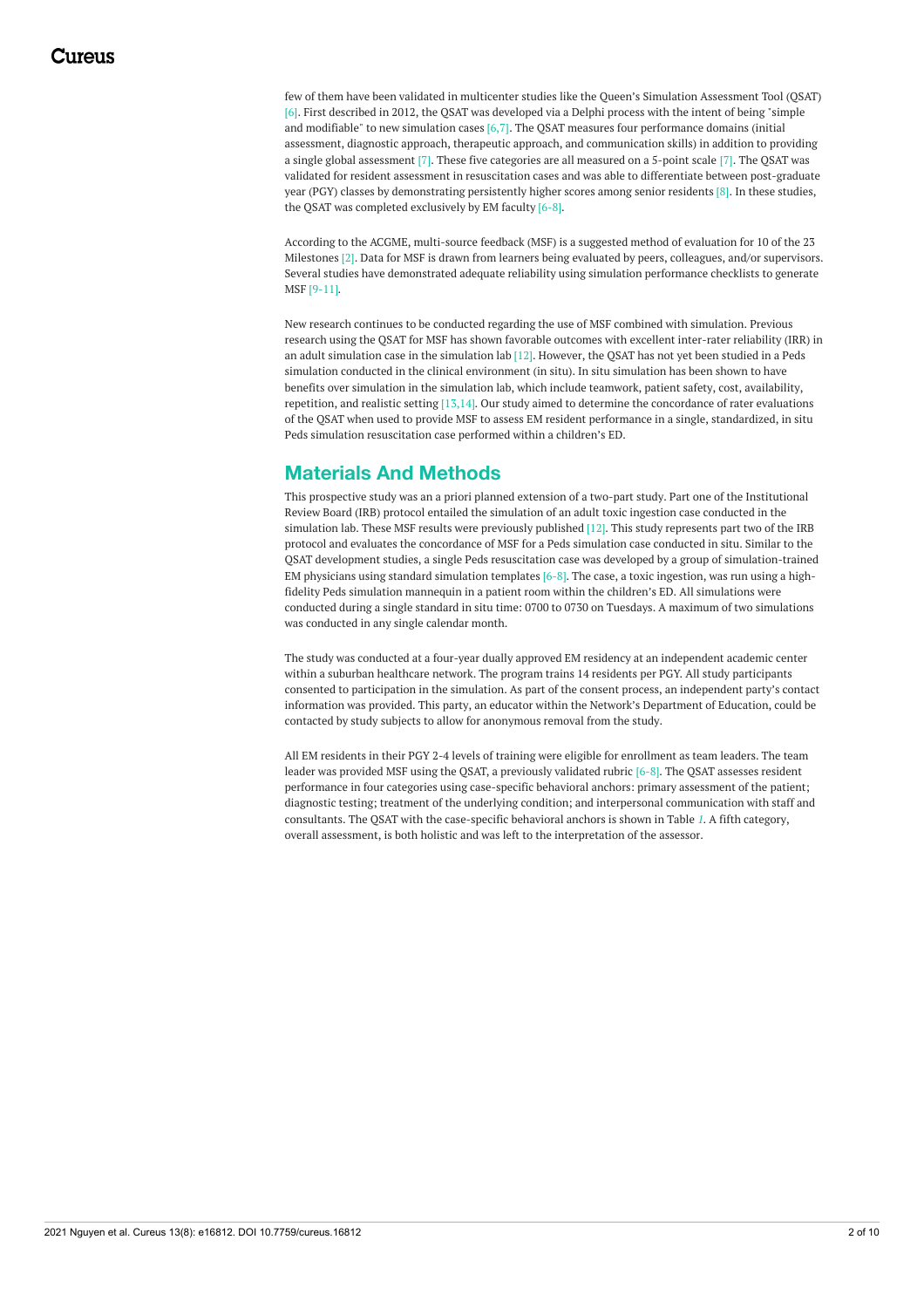<span id="page-4-0"></span>

| <b>Primary Assessment</b>                                                                                                                    |                                                                                      |                         |                                                                           |                                                       |                                                       |                                              |                              |                                                           |   |                                                                                                                                                                                    |
|----------------------------------------------------------------------------------------------------------------------------------------------|--------------------------------------------------------------------------------------|-------------------------|---------------------------------------------------------------------------|-------------------------------------------------------|-------------------------------------------------------|----------------------------------------------|------------------------------|-----------------------------------------------------------|---|------------------------------------------------------------------------------------------------------------------------------------------------------------------------------------|
| Vital signs: heart rate (HR)/blood pressure (BP)/O <sub>2</sub> saturation/respiratory rate                                                  |                                                                                      |                         |                                                                           |                                                       |                                                       |                                              |                              | Level of consciousness (LOC) assessment, airway           |   |                                                                                                                                                                                    |
| assessment, and rhythm assessment<br>(RR)/temperature + glucose cardiac monitor intravenous access                                           |                                                                                      |                         |                                                                           |                                                       |                                                       |                                              |                              |                                                           |   |                                                                                                                                                                                    |
| 1                                                                                                                                            |                                                                                      | $\overline{\mathbf{c}}$ |                                                                           |                                                       | 3                                                     |                                              |                              | 4                                                         |   | 5                                                                                                                                                                                  |
| Delayed or incomplete<br>performance of all criteria                                                                                         |                                                                                      |                         | Delayed or incomplete<br>performance of many criteria                     |                                                       | Delayed or incomplete                                 |                                              | performance of some criteria | Competent<br>performance of most<br>criteria              |   | Competent<br>performance of all<br>criteria                                                                                                                                        |
| <b>Diagnostic Actions</b>                                                                                                                    |                                                                                      |                         |                                                                           |                                                       |                                                       |                                              |                              |                                                           |   |                                                                                                                                                                                    |
| History: allergies, history of present illness (HPI),<br>past medical history (PMHx), medications, physical<br>exam, electrocardiogram (ECG) |                                                                                      |                         |                                                                           |                                                       | glucose, post-intubation chest X-ray (CXR)            |                                              |                              |                                                           |   | Bloodwork: Acetaminophen (APAP) (Tylenol), arterial blood gas (ABG), ASA (aspirin) levels,<br>complete blood count (CBC), comprehensive metabolic panel (CMP), point of care (POC) |
| 1                                                                                                                                            | $\overline{2}$                                                                       |                         | 3                                                                         |                                                       |                                                       | 4                                            |                              |                                                           | 5 |                                                                                                                                                                                    |
| Delayed or<br>incomplete<br>performance of all<br>criteria                                                                                   | Delayed or<br>incomplete<br>Delayed or incomplete<br>performance of<br>many criteria |                         | Competent performance of most<br>performance of some criteria<br>criteria |                                                       |                                                       | Competent performance of all<br>criteria     |                              |                                                           |   |                                                                                                                                                                                    |
| <b>Therapeutic Actions</b><br>Supplemental $O_2$ with bag valve mask (BVM), rapid sequence intubation with<br>meds                           |                                                                                      |                         |                                                                           |                                                       |                                                       |                                              |                              | Naloxone resuscitation with age-appropriate fluid bolus   |   |                                                                                                                                                                                    |
| 1                                                                                                                                            |                                                                                      | 2                       |                                                                           |                                                       | 3                                                     |                                              |                              | 4                                                         |   | 5                                                                                                                                                                                  |
| Delayed or incomplete<br>performance of all criteria                                                                                         |                                                                                      | Delayed or incomplete   | performance of many criteria                                              | Delayed or incomplete<br>performance of some criteria |                                                       | Competent<br>performance of most<br>criteria |                              | Competent<br>performance of all<br>criteria               |   |                                                                                                                                                                                    |
| Communication<br>Introduces self and explains the clinical situation; clear and concise orders                                               |                                                                                      |                         |                                                                           |                                                       |                                                       |                                              |                              |                                                           |   | Demonstrates leadership in managing crisis; appropriate specialist                                                                                                                 |
| and direction; prioritizes tasks and anticipates further steps                                                                               |                                                                                      |                         |                                                                           |                                                       |                                                       |                                              |                              | consultation: toxicologist, pediatric intensive care unit |   |                                                                                                                                                                                    |
| 1<br>Delayed or incomplete<br>performance of all criteria                                                                                    | $\overline{2}$                                                                       | Delayed or incomplete   | performance of many criteria                                              | 3                                                     | Delayed or incomplete<br>performance of some criteria |                                              |                              | 4<br>Competent performance<br>of most criteria            |   | 5<br>Competent<br>performance of all<br>criteria                                                                                                                                   |
| <b>Overall Assessment</b>                                                                                                                    |                                                                                      |                         |                                                                           |                                                       |                                                       |                                              |                              |                                                           |   |                                                                                                                                                                                    |
| 1                                                                                                                                            |                                                                                      | $\overline{\mathbf{c}}$ |                                                                           |                                                       | 3                                                     |                                              |                              | $\overline{4}$                                            |   | 5                                                                                                                                                                                  |
| Delayed or incomplete                                                                                                                        |                                                                                      | Delayed or incomplete   |                                                                           |                                                       | Delayed or incomplete                                 |                                              |                              | Competent<br>performance of most                          |   | Competent<br>performance of all                                                                                                                                                    |

## **TABLE 1: Queen's Simulation Assessment Tool (QSAT) With Behavioral Anchors**

MSF was provided to the team leader from five sources: two attendings, two nurses, and a resident peer. The team leader, through self-assessment, provided the sixth source. As with part one, in order to control for issues of multiple comparisons, each source of MSF contributed in proportions determined a priori [11]. For the attendings, there was a single fixed EM core teaching faculty member present at all simulations and an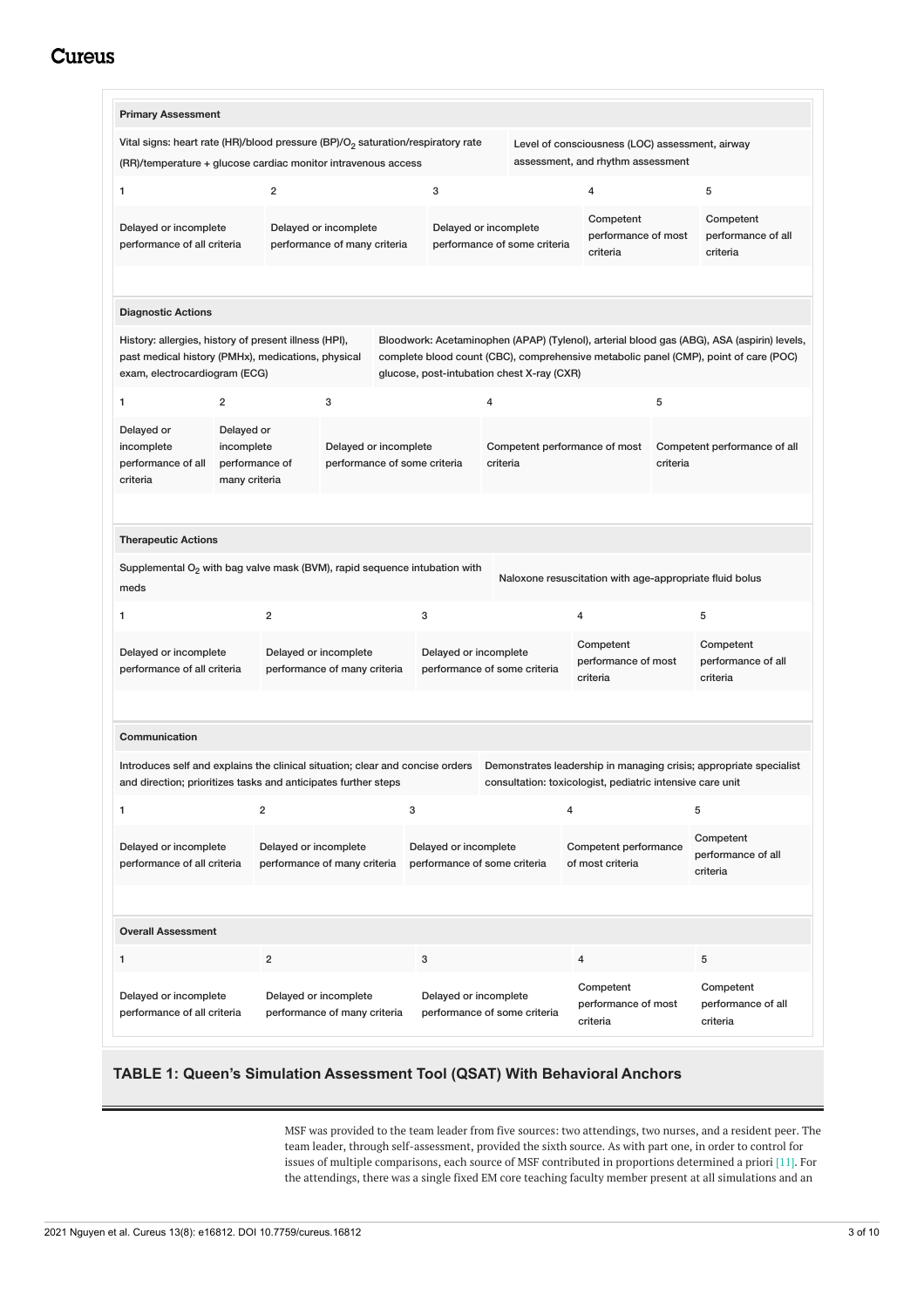<span id="page-5-0"></span>EM faculty dyad comprising two core faculty who participated in 50% of the cases each. From nursing [registered nurse (RN)], MSF was provided by a random, general EM nurse (ED RN) enrolled once and only once, and a fixed Peds EM-trained nurse (Peds RN) was present at all simulations. The peer resident, enrolled once and only once, was intentionally junior (as measured by PGY) to the team leader. Each team leader, enrolled once for the study, performed a self-evaluation.

The QSAT was completed by all participants in the patient room utilized for the simulation as soon as the case was completed. While no prior training on the QSAT was provided to the study participants, the evaluating faculty had experience in developing the simulation case and QSAT anchors. Participants provided personal demographics prior to the simulation. PGY was based on the date of enrollment.

#### **Data analysis**

The analytic plan has been previously described [12]. Descriptive statistics described the sample, and both counts and percentages were used for categorical variables. For normally distributed continuous data, results were presented via mean and standard deviation. Median was used for non-normal distributions. Normalcy was determined by skew of less than +1 and greater than -1 via visual inspection of the histogram plots. The plan to avoid issues with repeated measures is presented above.

The cumulative QSAT score was the sum of the rating in each of the five sections, resulting in totals ranging from 5-25. As in part one, hypothesis testing was assessed via IRR by obtaining intraclass correlation coefficients (ICC) for the groups of raters [12]. Two-way random ICCs were used to determine the average level of absolute rater agreement between all raters within each simulation. ICC interpretation is as per Cicchetti, who defined results less than 0.40 as poor, 0.40 to 0.59 as fair, 0.60 to 0.74 as good, and ≥0.75 as excellent [15]. ICC was calculated systematically across the different sources of MSF.

All analyses were two-tailed with the alpha set at 0.05. All statistical analyses were performed using SAS version 9.3 (SAS Institute, Cary, NC) and SPSS Statistics version 24 for Windows (IBM, Armonk, NY).

## <span id="page-5-1"></span>**Results**

This study enrolled 106 participants prospectively during 35 separate in situ Peds simulation over the course of two academic years. Enrollees included three faculty members, 35 team leaders, 34 peers, 33 ED RN, and one Peds RN; 53 of the enrollees were female (50%). Team leaders were Doctor of Osteopathic Medicine (DO) (86%, n=30) and Doctor of Medicine (MD) (14%, n=5). The PGY of team leaders was as follows: three PGY 2, 18 PGY 3, and 14 PGY 4. Peers consisted of DO (85%, n=29) and MD (15%, n=5). The median years of experience for ED RN was 2.5 (IQR: 1.0-9.0).

Table *[2](#page-4-0)* reports, for each source of MSF, the average QSAT for each QSAT Category, along with the total score. For the entire cohort, self-evaluations accounted for the lowest summative scores, and the lowest categorical scores for Primary assessment, Diagnostic Action (tied), and Overall Assessment. Self-evaluation was followed closely by the fixed faculty, who had the lowest categorical scores in Diagnostic Action (tied), Therapeutic Actions, and Communication. Peer evaluations accounted for the highest summative scores and were the highest in each of the five categorical scores. These differences, based on 95% CI, were not statistically significant.

Table *[2](#page-4-0)* also includes the scores based on the PGY status of the team leader. Scores tended to be higher with higher PGY year status, but this trend was neither consistent nor statistically significant. Self-evaluation had the lowest total score for both PGY 3 and PGY 4. Peer evaluations had the highest summative score for all PGY levels.

| Average QSAT Scores by Rater for the Entire Cohort (N=35 Unless Noted)          |                  |                      |                     |                            |                      |                    |  |  |  |
|---------------------------------------------------------------------------------|------------------|----------------------|---------------------|----------------------------|----------------------|--------------------|--|--|--|
|                                                                                 |                  |                      |                     |                            |                      |                    |  |  |  |
| QSAT Variable (Mean ± SD)                                                       | Self-Evaluation  | <b>Fixed Faculty</b> | <b>Faculty Dyad</b> | Peer Resident <sup>b</sup> | Peds RN <sup>c</sup> | ED RN <sup>d</sup> |  |  |  |
| <b>Primary Assessment</b>                                                       | $4.2 \pm 0.6$    | $4.4 \pm 0.7$        | $4.4 \pm 0.7$       | $4.8 \pm 0.4$              | $4.5 \pm 0.8$        | $4.7 \pm 0.5$      |  |  |  |
| <b>Diagnostic Actions</b>                                                       | $4.0 \pm 0.7$    | $4.0 \pm 0.8$        | $4.3 \pm 0.7$       | $4.4 \pm 0.6$              | $4.2 \pm 0.9$        | $4.3 \pm 0.7$      |  |  |  |
| <b>Therapeutic Actions</b>                                                      | $4.3 \pm 0.7$    | $4.2 \pm 0.8$        | $4.5 \pm 0.8$       | $4.8 \pm 0.5$              | $4.2 \pm 0.9$        | $4.5 \pm 0.6$      |  |  |  |
| Communication                                                                   | $4.3 \pm 0.7$    | $4.2 \pm 0.8$        | $4.6 \pm 0.6$       | $4.7 \pm 0.5$              | $4.4 \pm 0.7$        | $4.4 \pm 0.7$      |  |  |  |
| <b>Overall Assessment</b>                                                       | $4.0 \pm 0.6^a$  | $4.4 \pm 0.6$        | $4.2 \pm 0.5$       | $4.7 \pm 0.5$              | $4.4 \pm 0.7$        | $4.4 \pm 0.6$      |  |  |  |
| <b>QSAT Total</b>                                                               | $20.7 \pm 2.6^a$ | $21.2 \pm 2.5$       | $22.3 \pm 1.9$      | $23.4 \pm 1.9$             | $21.7 \pm 3.1$       | $22.4 \pm 2.4$     |  |  |  |
| Average QSAT Scores by Rater for PGY 4 Resident Team Leader (N=14 Unless Noted) |                  |                      |                     |                            |                      |                    |  |  |  |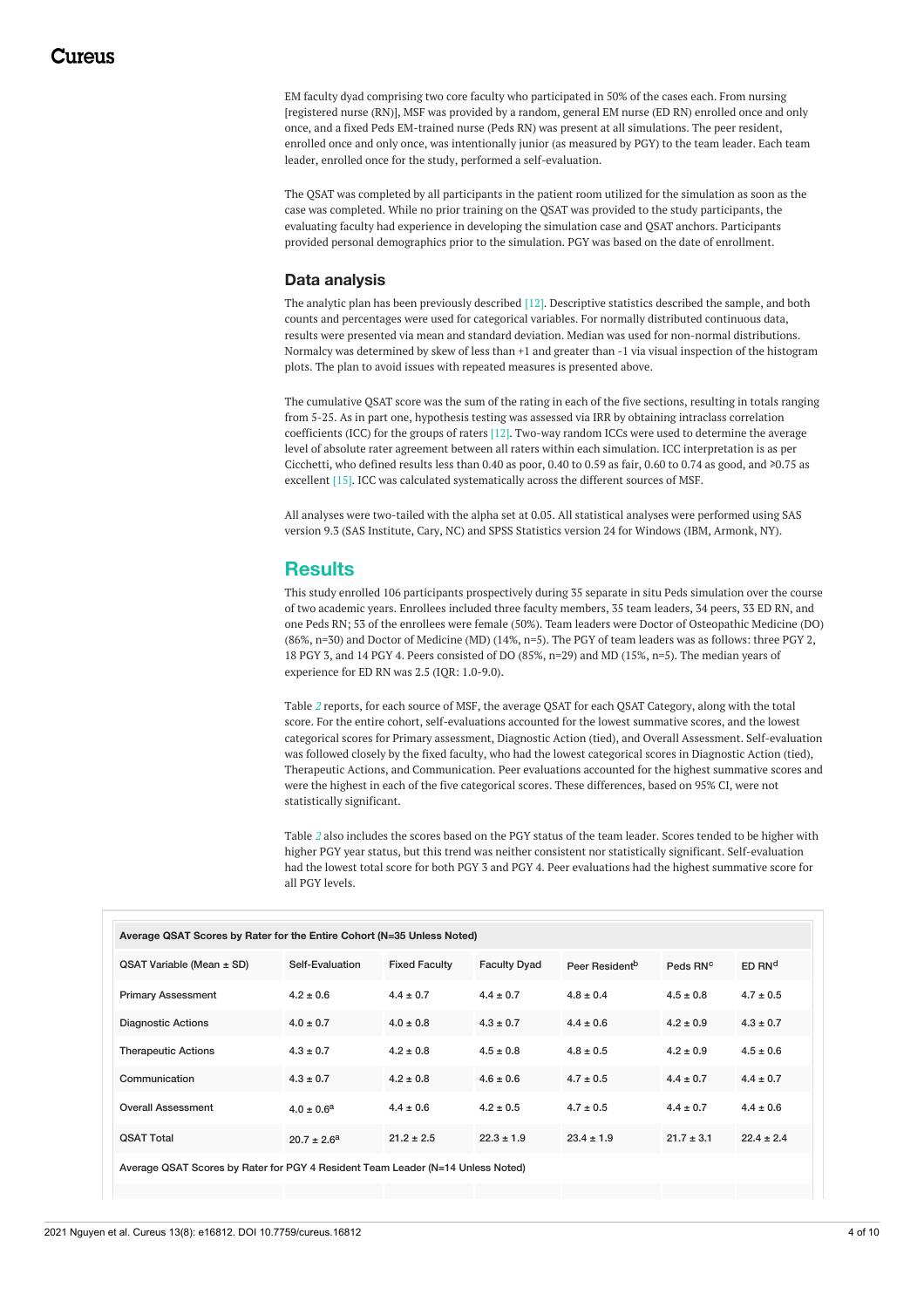<span id="page-6-0"></span>

| <b>Primary Assessment</b>                                                       | $4.2 \pm 0.6$               | $4.4 \pm 0.7$  | $4.4 \pm 0.7$  | $4.8 \pm 0.4$               | $4.6 \pm 0.89$  | $4.9 \pm 0.4$               |  |  |  |
|---------------------------------------------------------------------------------|-----------------------------|----------------|----------------|-----------------------------|-----------------|-----------------------------|--|--|--|
| <b>Diagnostic Actions</b>                                                       | $3.9 \pm 0.7$               | $4.0 \pm 0.8$  | $4.4 \pm 0.7$  | $4.5 \pm 0.7$               | $4.3 \pm 1.09$  | $4.3 \pm 0.6$               |  |  |  |
| <b>Therapeutic Actions</b>                                                      | $4.2 \pm 0.7$               | $3.9 \pm 0.7$  | $4.4 \pm 0.8$  | $4.7 \pm 0.6$               | $3.8 \pm 0.99$  | $4.6 \pm 0.5$               |  |  |  |
| Communication                                                                   | $4.1 \pm 0.6$               | $4.2 \pm 0.7$  | $4.7 \pm 0.5$  | $4.7 \pm 0.5$               | $4.3 \pm 0.99$  | $4.4 \pm 0.6$               |  |  |  |
| <b>Overall Assessment</b>                                                       | $4.1 \pm 0.5$               | $4.4 \pm 0.5$  | $4.3 \pm 0.5$  | $4.8 \pm 0.4$               | $4.3 \pm 0.89$  | $4.4 \pm 0.5$               |  |  |  |
| <b>OSAT Total</b>                                                               | $20.5 \pm 2.7$              | $20.9 \pm 2.3$ | $22.5 \pm 1.5$ | $23.5 \pm 2.1$              | $21.3 \pm 3.99$ | $22.4 \pm 1.9$              |  |  |  |
| Average QSAT Scores by Rater for PGY 3 Resident Team Leader (N=18 Unless Noted) |                             |                |                |                             |                 |                             |  |  |  |
| <b>Primary Assessment</b>                                                       | $4.1 \pm 0.6$               | $4.4 \pm 0.6$  | $4.4 \pm 0.6$  | $4.8 \pm 0.4$ <sup>f</sup>  | $4.5 \pm 0.8$   | $4.6 \pm 0.6$ <sup>h</sup>  |  |  |  |
| <b>Diagnostic Actions</b>                                                       | $4.1 \pm 0.6$               | $4.0 \pm 0.7$  | $4.2 \pm 0.7$  | $4.3 \pm 0.5$ <sup>f</sup>  | $4.1 \pm 0.8$   | $4.4 \pm 0.7$ <sup>h</sup>  |  |  |  |
| <b>Therapeutic Actions</b>                                                      | $4.3 \pm 0.8$               | $4.4 \pm 0.8$  | $4.6 \pm 0.7$  | $4.9 \pm 0.3$ <sup>f</sup>  | $4.4 \pm 0.7$   | $4.5 \pm 0.7$ <sup>h</sup>  |  |  |  |
| Communication                                                                   | $4.3 \pm 0.8$               | $4.3 \pm 0.9$  | $4.6 \pm 0.6$  | $4.8 \pm 0.4$ <sup>f</sup>  | $4.5 \pm 0.6$   | $4.5 \pm 0.9$ <sup>h</sup>  |  |  |  |
| <b>Overall Assessment</b>                                                       | $3.9 \pm 0.6^e$             | $4.4 \pm 0.6$  | $4.1 \pm 0.6$  | $4.7 \pm 0.5$ <sup>f</sup>  | $4.4 \pm 0.6$   | $4.5 \pm 0.6^h$             |  |  |  |
| <b>QSAT Total</b>                                                               | $20.7 \pm 2.7$ <sup>e</sup> | $21.6 \pm 2.6$ | $22.2 \pm 2.1$ | $23.4 \pm 1.8$ <sup>f</sup> | $22.0 \pm 2.6$  | $22.5 \pm 2.9$ <sup>h</sup> |  |  |  |
| Average QSAT Scores by Rater for PGY 2 Resident Team Leader (N=3 Unless Noted)  |                             |                |                |                             |                 |                             |  |  |  |
| <b>Primary Assessment</b>                                                       | $4.7 \pm 0.6$               | $4.7 \pm 0.6$  | $4.7 \pm 0.6$  | $5.0 \pm 0.0$               | $4.0 \pm 1.0$   | $5.0 \pm 0.0$               |  |  |  |
| <b>Diagnostic Actions</b>                                                       | $3.7 \pm 0.6$               | $3.7 \pm 1.2$  | $4.3 \pm 0.6$  | $4.0 \pm 1.0$               | $4.7 \pm 0.6$   | $3.7 \pm 1.2$               |  |  |  |
| <b>Therapeutic Actions</b>                                                      | $4.3 \pm 0.6$               | $4.3 \pm 1.2$  | $4.3 \pm 1.2$  | $4.7 \pm 0.6$               | $4.0 \pm 1.0$   | $4.3 \pm 0.6$               |  |  |  |
| Communication                                                                   | $4.7 \pm 0.6$               | $3.7 \pm 0.6$  | $4.0 \pm 1.0$  | $4.7 \pm 0.6$               | $4.3 \pm 0.6$   | $4.0 \pm 0.0$               |  |  |  |
| <b>Overall Assessment</b>                                                       | $4.0 \pm 1.0$               | $4.0 \pm 1.0$  | $4.3 \pm 0.6$  | $4.3 \pm 0.6$               | $4.7 \pm 0.6$   | $4.3 \pm 0.6$               |  |  |  |
| <b>QSAT Total</b>                                                               | $21.3 \pm 2.1$              | $20.3 \pm 4.0$ | $21.7 \pm 2.9$ | $22.7 \pm 2.1$              | $21.7 \pm 3.2$  | $21.3 \pm 2.3$              |  |  |  |

## **TABLE 2: Average QSAT Scores by MSF Source for Entire Cohort and Stratified by PGY of Resident Team Leader**

aOne self-rater did not answer the overall assessment question; QSAT total unable to be calculated for simulation, n=34

b<sub>One</sub> simulation is missing data from a peer rater, n=34

 $\textdegree$ Two simulations are missing data from the static Peds RN rater, n=33

 $d$ One simulation is missing data from the dynamic ED RN raters, n=34

eOne self-rater did not answer the overall assessment question; QSAT total unable to be calculated for the simulation, n=17

<sup>f</sup>One simulation missing data from peer rater, n=17

<sup>g</sup>Two simulations missing from static Peds RN rater, n=12

 $h$ One simulation missing from dynamic ED RN rater, n=17

MSF: multi-source feedback; PGY: post-graduate year; Peds: pediatric; QSAT: Queen's Simulation Assessment Tool; RN: registered nurse; SD: standard deviation

> Of the 35 simulations, 30 had complete evaluations by all six sources of MSF. The average total scores by MSF for those 30 simulations are presented in Table *[3](#page-5-0)*. All ratings are negatively skewed, indicating that most scores were high with a few, outlying low scores.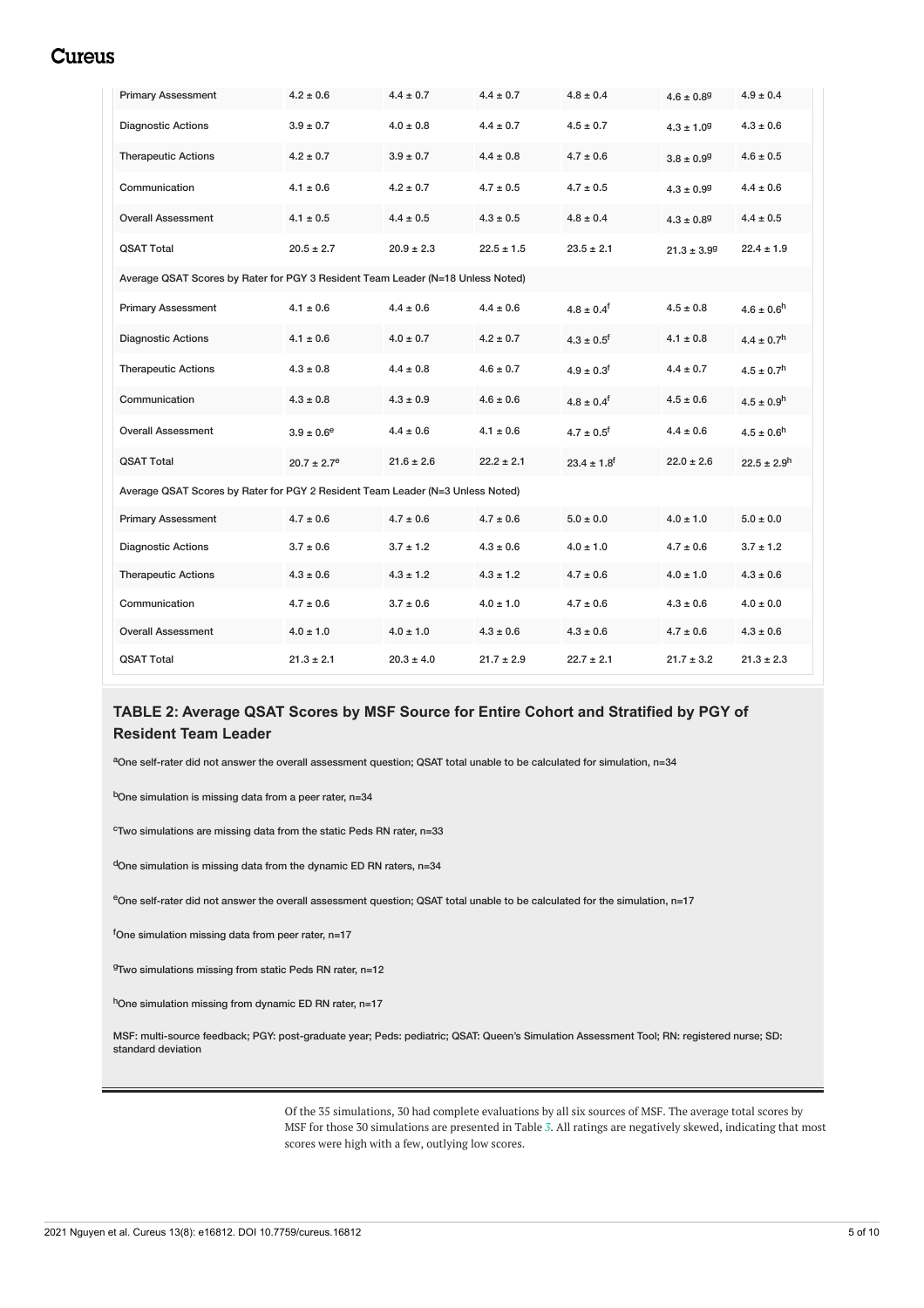| Rater                | <b>Mean</b> | <b>Standard Deviation</b> | <b>Median</b> | <b>Interquartile Range</b> | Mode | Range           | <b>Skew</b> |
|----------------------|-------------|---------------------------|---------------|----------------------------|------|-----------------|-------------|
| Self                 | 20.6        | 2.7                       | 20.5          | $(19.0 - 22.3)$            | 20.0 | $(15.0 - 25.0)$ | $-0.34$     |
| <b>Fixed Faculty</b> | 21.3        | 2.3                       | 21.0          | $(19.0 - 24.0)$            | 24.0 | $(16.0 - 24.0)$ | $-0.32$     |
| <b>Faculty Dyad</b>  | 22.5        | 1.9                       | 23.0          | $(21.0 - 24.0)$            | 23.0 | $(18.0 - 25.0)$ | $-0.46$     |
| Peer Resident        | 23.5        | 1.7                       | 24.0          | $(21.8 - 25.0)$            | 25.0 | $(20.0 - 25.0)$ | $-0.83$     |
| Peds RN              | 21.6        | 3.2                       | 23.0          | $(19.0 - 24.0)$            | 24.0 | $(14.0 - 25.0)$ | $-0.85$     |
| ED RN                | 22.3        | 2.5                       | 23.0          | $(20.8 - 24.0)$            | 24.0 | $(15.0 - 25.0)$ | $-0.99$     |

### **TABLE 3: QSAT Score Descriptive Statistics for Sim with Complete MSF (N=30)**

ED: emergency department; MSF: multi-source feedback; Peds: pediatric; QSAT: Queen's Simulation Assessment Tool; RN: registered nurse; SD: standard deviation

> The ICC in Table *[4](#page-5-1)* demonstrates the degree of agreement between sources of MSF. This agreement analysis speaks to whether each source of MSF provided the same score as the other sources. Based on definitions by Cichetti, this agreement for all raters was fair at 0.531 (ICC 1) [15]. Table *[4](#page-5-1)* also demonstrates the impact of systematically removing each source of MSF. Removing faculty evaluations led to the lowest inter-rater agreement (ICC  $6 = 0.364$ ). The removal of self-evaluation (ICC  $5 = 0.579$ ) led to the highest levels of agreement among the remaining sources of MSF.

| <b>ICC Type</b>                                  | All <sup>1</sup>             | Faculty, Self,<br>Peer, ED RN <sup>2</sup> | Faculty, Self, ED<br>RN, Peds RN <sup>3</sup> | Faculty, Self,<br>Peer. Peds RN <sup>4</sup> | Faculty, Peer, ED<br>RN, Peds RN <sup>5</sup> | Self, Peer, ED<br>RN, Peds RN <sup>6</sup> |
|--------------------------------------------------|------------------------------|--------------------------------------------|-----------------------------------------------|----------------------------------------------|-----------------------------------------------|--------------------------------------------|
| Absolute Agreement, Average<br>Measures (95% CI) | 0.531<br>$(0.244 -$<br>0.742 | $0.377(0.017 -$<br>0.651)                  | $0.538(0.232 - 0.751)$                        | $0.488(0.173 -$<br>0.718                     | 0.579 (0.303-0.772)                           | $0.364$ (-0.027-<br>0.650                  |

## **TABLE 4: Intraclass Correlation Coefficients (ICC) for Inter-Rater Reliability of Mean Total QSAT Score**

1 ICC for all raters

2 ICC with Peds RN rater removed

3 ICC with peer raters removed

4 ICC coefficient with ED RN raters removed

5 ICC with self raters removed

6 ICC with all faculty raters removed

ED: emergency department; Peds: pediatric; QSAT: Queen's Simulation Assessment Tool; RN: registered nurse; CI: confidence interval

Table *[5](#page-6-0)* demonstrates that the ICC for faculty alone (without other sources of MSF) was fair at 0.540. Removing faculty as a source of MSF led to the lowest ICC (0.364, 95% CI: -0.027-0.650). Of note, the confidence interval crossed zero. While the faculty agreement was fair, combining the faculty with other sources of MSF did not improve the degree of agreement.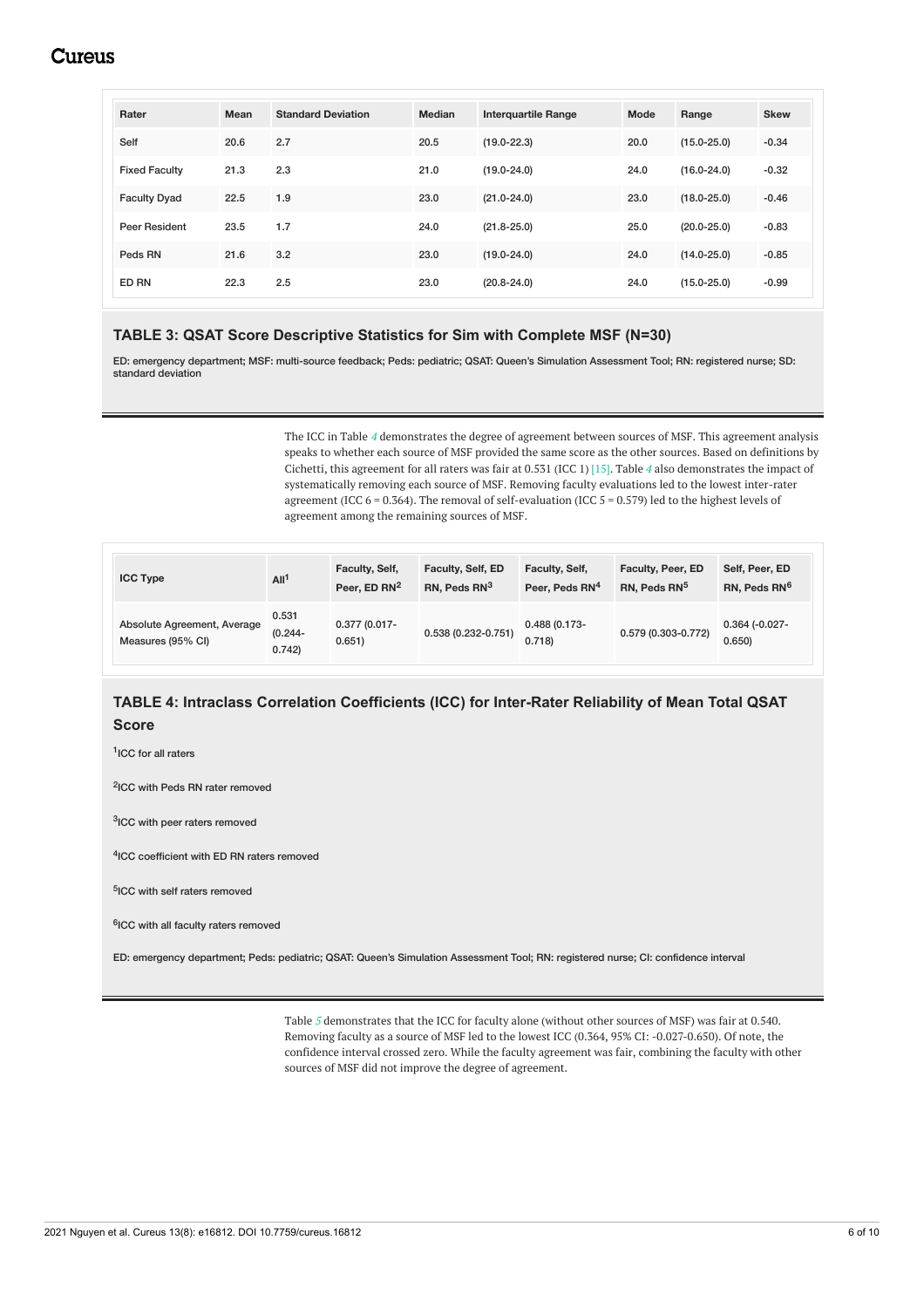| <b>ICC Type</b>                      | <b>Faculty</b>  | <b>All Other Raters</b> | Faculty + Peer  | <b>Faculty + Peds</b><br><b>RN</b> | Faculty + ED RN |
|--------------------------------------|-----------------|-------------------------|-----------------|------------------------------------|-----------------|
| Absolute Agreement, Average Measures | $0.540(0.071 -$ | $0.364$ $(-0.027 -$     | $0.349(-0.070-$ | $0.532(0.162 -$                    | 0.494 (0.102-   |
| $(95% \text{ Cl})$                   | 0.777           | 0.650                   | 0.644           | 0.759                              | 0.738)          |

### **TABLE 5: Agreement of Total QSAT Scores Between Faculty and Other Sources of MSF**

ED: emergency department; ICC: intraclass correlation coefficient; MSF: multi-source feedback; Peds: pediatric; QSAT: Queen's Simulation Assessment Tool; RN: registered nurse

# **Discussion**

The agreement between sources of MSF using the QSAT in this cohort was both fair at best and lower than we had previously reported [12]. The lesser agreement may be due to the simulation being a Peds case, an in situ simulation, or both.

Exposure to Peds resuscitation cases has been noted to be low for trainees [16]. The limited number of reliable and validated Peds simulation assessment tools has been previously noted [17]. A study of emergency medical services (EMS) providers found a longer time to intervention in Peds vs. adult simulation case, though the difference was not statistically significant [18]. A study of adult EM physicians observed that pediatric skill begins to decrease after six months [19]. So while the increased frequency of Peds critical care education offered may be a counter-measure to lower skills, it may not improve inter-rater agreement for MSF for Peds cases. In fact, in this cohort, the negative skew in Table *[3](#page-5-0)* demonstrates that MSF raters more frequently scored participants highly. This suggests that the decreased inter-rater agreement is likely more closely linked to confounders other than Peds critical care skills.

Another explanation is the in situ nature of this cohort. While in situ simulation may have its benefits, there are unique challenges as well [13,14]. In situ simulation has been described as having different goals from the simulations offered in the simulation lab [20]. Here, "time pressures" are noted as a barrier to in situ simulations. Difficulties in locating eligible participants from available clinical staff led to incomplete sources of MSF as noted in Table *[2](#page-4-0)*. Since the enrollees, except for the faculty, needed to return to clinical duties, this may have impacted their QSAT scores. The impact of "time pressure" is complex and has been the source of study in the sociology literature [21]. Issues noted include a "speed-accuracy trade-off" and that people will cope by "attend(ing) selectively to information." That said, if MSF is to be utilized in the clinical environment, staff and faculty alike will experience some degree of "time pressure." If the impact of "time pressure" is one of decreased agreement, the ability of Clinical Competency Committees (CCC) to utilize MSF to evaluate residents based on clinical encounters may be problematic. The ACGME recommends MSF for Milestone 6 (Observation and Re-Assessment), 7 (Disposition), 8 (Multi-Tasking), all of which are Patient Care Competencies [2]. MSF may be possible for Systems-Based Practice (Milestones 16, 17, 18), Professionalism Competencies (Milestone 20, 21), and Communication Competencies (Milestone 22 and 23) [2] where MSF may be obtained in real time outside of the temporal pressures of the ED. Otherwise, if the decreased agreement was in fact due to "time pressure," MSF would need to be obtained summatively rather than in real time.

This study is limited by the fact that the Peds case was internally developed. The negative skew noted in Table *[3](#page-5-0)* may have occurred because the case was "too easy." This conclusion is further supported by the fact that Table *[2](#page-4-0)* does not demonstrate a clear progression of scores as PGY increases. Since the study's hypothesis was to test the degree of agreement between different sources of MSF, not to create a simulation case that differentiates the abilities of the enrolled resident team leaders, the difficulty of the case should not impact the degree of agreement. The negative skew may have artificially increased the agreement seen since the lower part of the 1-5 scale was used with decreased frequency. Even though in Table *[2](#page-4-0)* there is not a significant increase in total QSAT scores as PGY increases, it is interesting to note that as PGY increases, self-evaluation total scores decrease. This finding appears consistent with the "Dunning-Kruger effect" in which the less skilled overestimate their abilities in large part because of a lack of understanding or "irrational optimism." [22] Concordant with our initial findings, self-assessment decreased the correlation of MSF in this cohort as well [12]. Table *[4](#page-5-1)* demonstrates that the greatest agreement occurs when the self rater is removed. Milestone 19, Level 3 anchor notes that programs must ask the resident to self-assess [2]. The self-assessment behavioral anchor lies within the Problem-Based Learning competency, which also houses Evidence-Based Medicine (EBM) skills. It has been demonstrated that self-assessment of information literacy (EBM) skills has "little calibration" with actual skill [23]. In the end, the process of self-assessment may be better done holistically or summatively rather than on an individual case. At the very least, this data reinforces the fact that the QSAT is not an appropriate instrument for self-assessment.

In this cohort, the total and categorical scores by peer evaluator were the highest overall and for each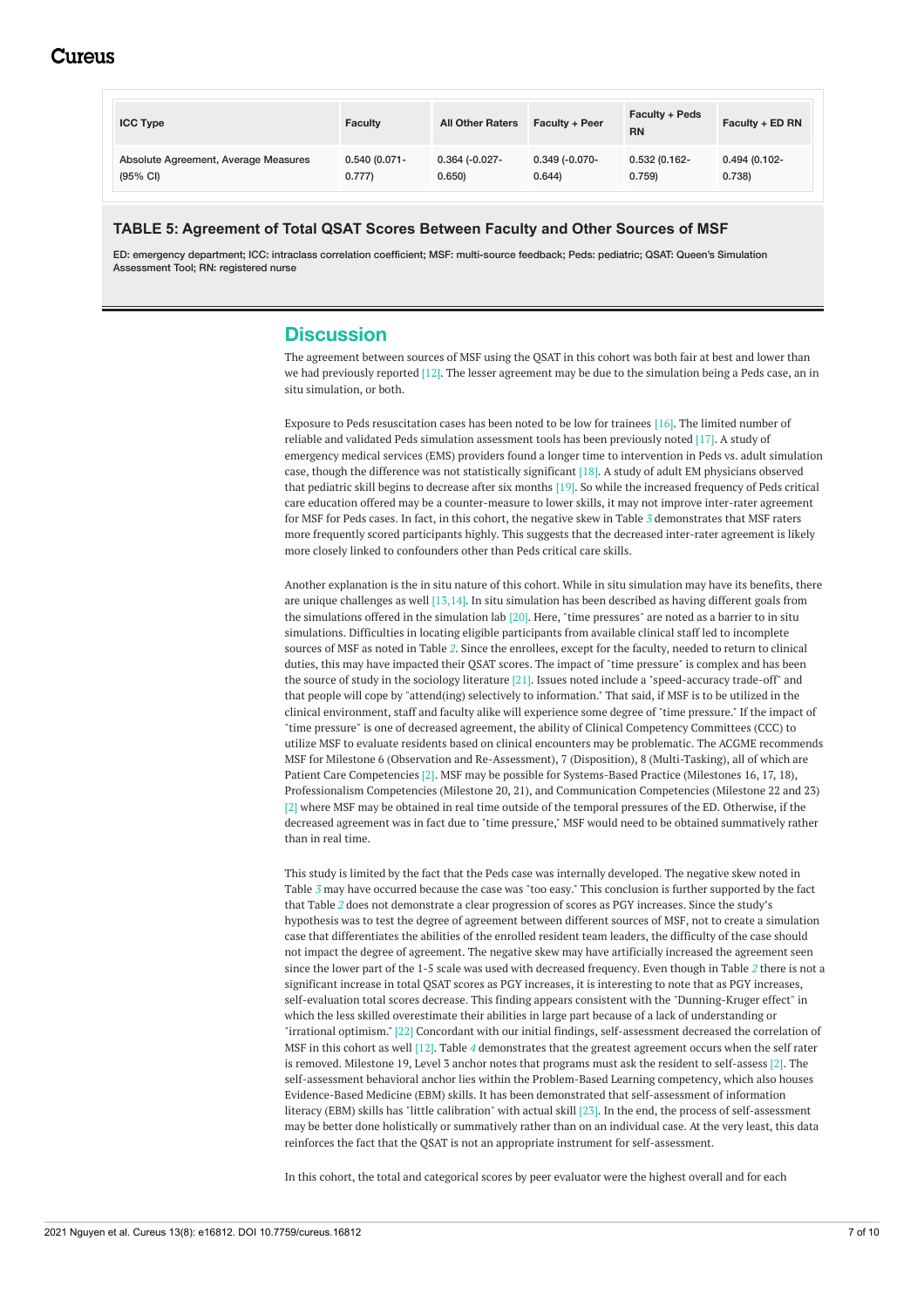stratified PGY except for PGY 4 primary assessment, and the PGY 2 and 3 diagnostics. Peer raters had the highest, or tied for the highest, score in 21 of the 24 possible categorical and total scores. A previous study has found that providing "uphill" feedback is perceived as difficult for junior residents [24]. Concerns about the personal relationships of the residents were also noted. These high scores on the QSAT are in contrast to our prior work where peers were almost universally lower than not just both faculty scores but were occasionally lower than the EMS score [12]. Because this part of the larger study protocol followed the first, it may have impacted the peer residents. The location (in situ while on shift vs. simulation lab during grand rounds) and duration of the study (the initial study was completed in weeks; this study spanned over two academic years) may have also played a role. While the two cohorts demonstrate a different relationship between peer and faculty (ICC of 0.799 previously [12], here in Table *[5](#page-6-0)*, 0.349), there is evidence that peer evaluations have a positive impact on performance [25]. For residents, peer evaluation of teaching in the clinical environment has been demonstrated to be feasible, suggesting that in certain circumstances, peer contributions to MSF on shift may be possible [26]. Peer contribution to MSF for the Professionalism and Communication competencies was determined to be both possible and reliable [27]. As noted above, for EM, these ACGME competencies may prove to be the most practical to focus on in future studies of MSF.

In the end, the decreased level of agreement in this study may most closely correlate with the decreased agreement between the faculty. Here the agreement between the faculty was 0.570 (Table *[5](#page-6-0)*) as compared to 0.840 previously [12]. While the fixed faculty had lower scores than the dyad (Table *[2](#page-4-0)*), the 95% CI always overlapped. Interestingly, the 95% CI drops into negative values when the faculty raters are removed (Table *[5](#page-6-0)*). Negative ICCs are theoretically difficult to interpret. Some argue that they are invalid (however still mathematically computational, which is why they are calculated), while others argue that they are valid and it just signifies disagreement/poor agreement [28,29]. By all measures, this cohort again confirms that faculty is a necessary component of MSF, and their inclusion yields the highest level of agreement. The 95% CI also drop into negative numbers when faculty and peer are combined. This stems from the elevated peer scores discussed above combined with the lower scores provided by the fixed attending. While conducted at the same program, the enrolled faculty providing scores did not overlap in the two studies. Taken together, the two cohorts appear to support the important role of the CCC. The ACGME notes that "CCC can be an opportunity to balance out the 'hawks' and 'doves.'" [30] For programs attempting to utilize the QSAT for MSF either in the simulation lab, for in situ simulation, or for actual patient encounters, the CCC should interpret the findings based on their experience with the faculty who contribute the scores.

#### **Limitations**

Limitations of this study include its small sample size and single site of enrollment. While the QSAT has been previously validated, the Peds simulation case used here was not [6-8]. Not every Peds simulation conducted had all six sources of MSF. Consistent with prior work on using the QSAT for MSF, the team members did not receive explicit QSAT training [12]. Training, described as simple, was provided in prior faculty study of the QSAT [6-8]. This lack of training, while felt to better reflect how the QSAT would be employed for in situ MSF, or for MSF on actual patient encounters, may have impacted the results. Finally, the impact of the pediatric nature of the case and the in situ nature of the simulation cannot be separated. The case, the location, or both, may have impacted the results.

# **Conclusions**

In this single-site simulation study using a locally developed Peds toxic ingestion case, the QSAT demonstrated fair inter-rater agreement. This level of agreement may have been influenced by the in situ nature of the study, the pediatric nature of the case, or both. Unless faculty are included in QSAT MSF, the agreement is poor, with a mathematical suggestion of disagreement. Peer evaluation consistently provided the highest scores in this cohort, though the differences between the sources of MSF were not significant. When using the QSAT, self-evaluation decreases agreement, suggesting that this form of MSF may not be appropriate with this instrument. Reliable ways to gather MSF to inform CCCs remains a challenge for EM, and future efforts may be best focused on ACGME Competencies other than Patient Care.

# **Additional Information**

#### **Disclosures**

**Human subjects:** Consent was obtained or waived by all participants in this study. Lehigh Valley Health Network's Institutional Review Board issued approval PRO00004826. The above-referenced protocol and associated materials were reviewed by Lehigh Valley Health Network's Institutional Review Board (IRB) using the expedited review procedure in accordance with the regulatory requirements of 45 CFR 46.110. This proposal meets the requirements for IRB approval of research per 45 CFR 46.111. Therefore this study has been approved on 5/23/2017. **Animal subjects:** All authors have confirmed that this study did not involve animal subjects or tissue. **Conflicts of interest:** In compliance with the ICMJE uniform disclosure form, all authors declare the following: **Payment/services info:** Funding, in part, for this study was received from the Dorothy Rider Pool Health Care Trust, a nonprofit community trust foundation. **Financial relationships:** All authors have declared that they have no financial relationships at present or within the previous three years with any organizations that might have an interest in the submitted work. **Other relationships:** All authors have declared that there are no other relationships or activities that could appear to have influenced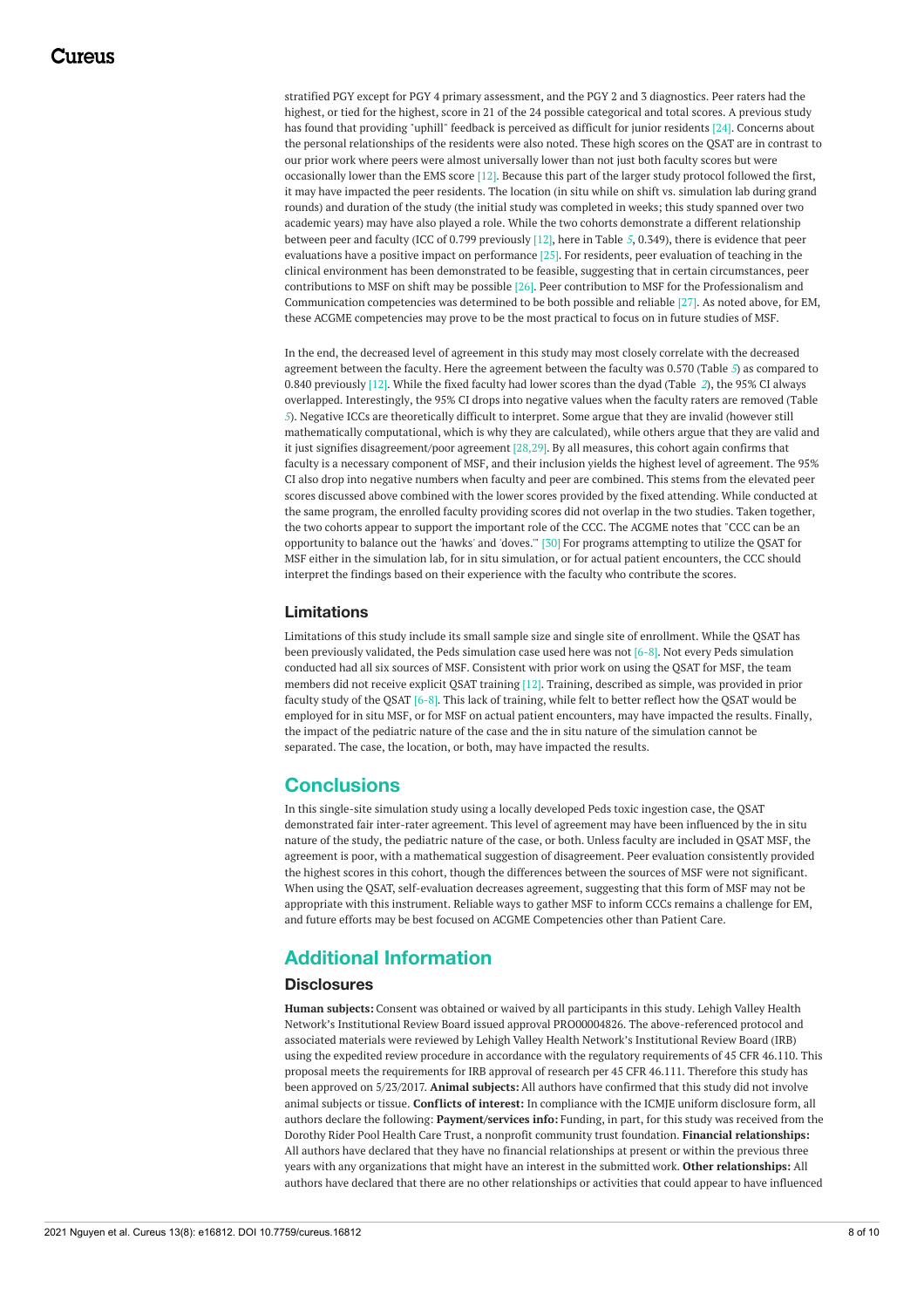the submitted work.

#### **Acknowledgements**

The authors would like to acknowledge Kristine A. Petre, MLS, CM, AHIP, Anita Kurt, Ph.D., RN, Lauren Crowley, BA, Erin Shigo, BA, Alexis Saladino, BS, Jennifer E. Macfarlan, MPH, Sofia M. Murillo, PA-S, and Kathleen E. Kane, MD, CPE. The study was supported by an unrestricted educational grant from the Dorothy Rider Pool Health Care Trust.

### **References**

- 1. Mallory LA, Calaman S, Lee White M, et al.: Targeting [simulation-based](https://dx.doi.org/10.1016/j.acap.2015.09.007) assessment for the pediatric milestones: a survey of simulation experts and program directors. Acad Pediatr. 2016, 16:290-7. [10.1016/j.acap.2015.09.007](https://dx.doi.org/10.1016/j.acap.2015.09.007)
- 2. The [Emergency](https://www.acgme.org/Portals/0/PDFs/Milestones/EmergencyMedicineMilestones.pdf) Medicine Milestone Project . (2015). Accessed: April 8, 2020: <https://www.acgme.org/Portals/0/PDFs/Milestones/EmergencyMedicineMilestones.pdf>.
- 3. Levy A, Donoghue A, Bailey B, Thompson N, Jamoulle O, Gagnon R, Gravel J: External validation of scoring instruments for evaluating pediatric [resuscitation.](https://dx.doi.org/10.1097/SIH.0000000000000052) Simul Healthc. 2014, 9:360-9. [10.1097/SIH.0000000000000052](https://dx.doi.org/10.1097/SIH.0000000000000052)
- 4. Nadkarni LD, Roskind CG, Auerbach MA, Calhoun AW, Adler MD, Kessler DO: The development and validation of a concise instrument for formative assessment of team leader performance during simulated pediatric resuscitations. Simul Healthc. 2018, 13:77-82. [10.1097/SIH.0000000000000267](https://dx.doi.org/10.1097/SIH.0000000000000267)
- 5. Wieck MM, McLaughlin C, Chang TP, et al.: [Self-assessment](https://dx.doi.org/10.1016/j.amjsurg.2018.01.010) of team performance using T-NOTECHS in simulated pediatric trauma resuscitation is not consistent with expert assessment. Am J Surg. 2018, 216:630- 5. [10.1016/j.amjsurg.2018.01.010](https://dx.doi.org/10.1016/j.amjsurg.2018.01.010)
- 6. Dagnone JD, Hall AK, Sebok-Syer S, et al.: [Competency-based](https://pubmed.ncbi.nlm.nih.gov/27103954/) simulation assessment of resuscitation skills in emergency medicine postgraduate trainees - a Canadian multi-centred study. Can Med Educ J. 2016, 7:e57-67.
- 7. Hall AK, Pickett W, Dagnone JD: Development and evaluation of a simulation-based resuscitation scenario assessment tool for emergency medicine residents. CJEM. 2012, 14:139-46. [10.2310/8000.2012.110385](https://dx.doi.org/10.2310/8000.2012.110385)
- 8. Hall AK, Dagnone JD, Lacroix L, Pickett W, Klinger DA: Queen's simulation assessment tool: development and validation of an assessment tool for resuscitation objective structured clinical examination stations in emergency medicine. Simul Healthc. 2015, 10:98-105. [10.1097/SIH.0000000000000076](https://dx.doi.org/10.1097/SIH.0000000000000076)
- 9. Wright C, Richards SH, Hill JJ, et al.: Multisource feedback in evaluating the performance of doctors: the example of the UK General Medical Council patient and colleague [questionnaires.](https://dx.doi.org/10.1097/ACM.0b013e3182724cc0) Acad Med. 2012, 87:1668- 78. [10.1097/ACM.0b013e3182724cc0](https://dx.doi.org/10.1097/ACM.0b013e3182724cc0)
- 10. Donnon T, Al Ansari A, Al Alawi S, Violato C: The reliability, validity, and feasibility of multisource feedback physician [assessment:](https://dx.doi.org/10.1097/ACM.0000000000000147) a systematic review. Acad Med. 2014, 89:511-6. [10.1097/ACM.0000000000000147](https://dx.doi.org/10.1097/ACM.0000000000000147)
- 11. Garra G, Wackett A, Thode H: Feasibility and reliability of a multisource feedback tool for emergency medicine residents. J Grad Med Educ. 2011, 3:356-60. [10.4300/JGME-D-10-00173.1](https://dx.doi.org/10.4300/JGME-D-10-00173.1)
- 12. Jong M, Elliott N, Nguyen M, et al.: Assessment of emergency medicine resident [performance](https://dx.doi.org/10.5811/westjem.2018.12.39844) in an adult simulation using a multisource feedback approach. West J Emerg Med. 2019, 20:64-70. [10.5811/westjem.2018.12.39844](https://dx.doi.org/10.5811/westjem.2018.12.39844)
- 13. Petrosoniak A, Auerbach M, Wong AH, Hicks CM: In situ simulation in emergency medicine: moving beyond the simulation lab. Emerg Med Australas. 2017, 29:83-8. [10.1111/1742-6723.12705](https://dx.doi.org/10.1111/1742-6723.12705)
- 14. Truchot J, Boucher V, [Raymond-Dufresne](https://dx.doi.org/10.1136/bmjopen-2020-040360) É, et al.: Evaluation of the feasibility and impacts of in situ simulation in emergency medicine-a mixed-method study protocol. BMJ Open. 2021, 11:e040360. [10.1136/bmjopen-2020-040360](https://dx.doi.org/10.1136/bmjopen-2020-040360)
- 15. Cicchetti DV: Guidelines, criteria, and rules of thumb for evaluating normed and standardized assessment instruments in psychology. Psychol Assess. 1994, 6:284-90. [10.1037/1040-3590.6.4.284](https://dx.doi.org/10.1037/1040-3590.6.4.284)
- 16. Lin Y, Cheng A: The role of simulation in teaching pediatric [resuscitation:](https://dx.doi.org/10.2147/AMEP.S64178) current perspectives . Adv Med Educ Pract. 2015, 6:239-48. [10.2147/AMEP.S64178](https://dx.doi.org/10.2147/AMEP.S64178)
- 17. Weinberg ER, Auerbach MA, Shah NB: The use of simulation for pediatric training and [assessment](https://dx.doi.org/10.1097/MOP.0b013e32832b32dc) . Curr Opin Pediatr. 2009, 21:282-7. [10.1097/MOP.0b013e32832b32dc](https://dx.doi.org/10.1097/MOP.0b013e32832b32dc)
- 18. Khalil PA, Berkovich J, Maniaci V, Lozano JM, Lowe DA: Performance of emergency medical service providers in pediatric and adult simulation of unstable [supraventricular](https://dx.doi.org/10.1097/PEC.0000000000001845) tachycardia. Pediatr Emerg Care. 2020, 36:e451-5. [10.1097/PEC.0000000000001845](https://dx.doi.org/10.1097/PEC.0000000000001845)
- 19. Ansquer R, Mesnier T, Farampour F, Oriot D, Ghazali DA: Long-term retention assessment after simulationbased-training of pediatric procedural skills among adult emergency physicians: a multicenter observational study. BMC Med Educ. 2019, 19:348. [10.1186/s12909-019-1793-6](https://dx.doi.org/10.1186/s12909-019-1793-6)
- 20. Patterson MD, Blike GT, Nadkarni VM: In situ [simulation:](https://www.ncbi.nlm.nih.gov/books/NBK43682/) challenges and results. Advances in Patient Safety: New Directions and Alternative Approaches. Henriksen K, Battles JB, Keyes MA, et al. (ed): Agency for Healthcare Research and Quality, Washington, D.C; 2008. 3:45-50.
- 21. Ordóñez LD, Benson III L, Pittarello A: Time pressure [perception](https://dx.doi.org/10.1002/9781118468333.ch18) and decision making . The Wiley Blackwell Handbook of Judgment and Decision Making, II. Keren G, Wu G (ed): John Wiley & Sons, Hoboken, NJ; 2015. 1:55-60. [10.1002/9781118468333.ch18](https://dx.doi.org/10.1002/9781118468333.ch18)
- 22. Simons DJ: Unskilled and optimistic: overconfident predictions despite calibrated knowledge of relative skill. Psychon Bull Rev. 2013, 20:601-7. [10.3758/s13423-013-0379-2](https://dx.doi.org/10.3758/s13423-013-0379-2)
- 23. Mahmood K: Do people overestimate their information literacy skills? A systematic review of empirical evidence on the [Dunning-Kruger](https://dx.doi.org/10.15760/comminfolit.2016.10.2.24) effect. Commun Inform Literacy. 2016, 10:199-213. [10.15760/comminfolit.2016.10.2.24](https://dx.doi.org/10.15760/comminfolit.2016.10.2.24)
- 24. de la Cruz MS, Kopec MT, Wimsatt LA: Resident perceptions of giving and receiving [peer-to-peer](https://dx.doi.org/10.4300/JGME-D-14-00388.1) feedback . J Grad Med Educ. 2015, 7:208-13. [10.4300/JGME-D-14-00388.1](https://dx.doi.org/10.4300/JGME-D-14-00388.1)